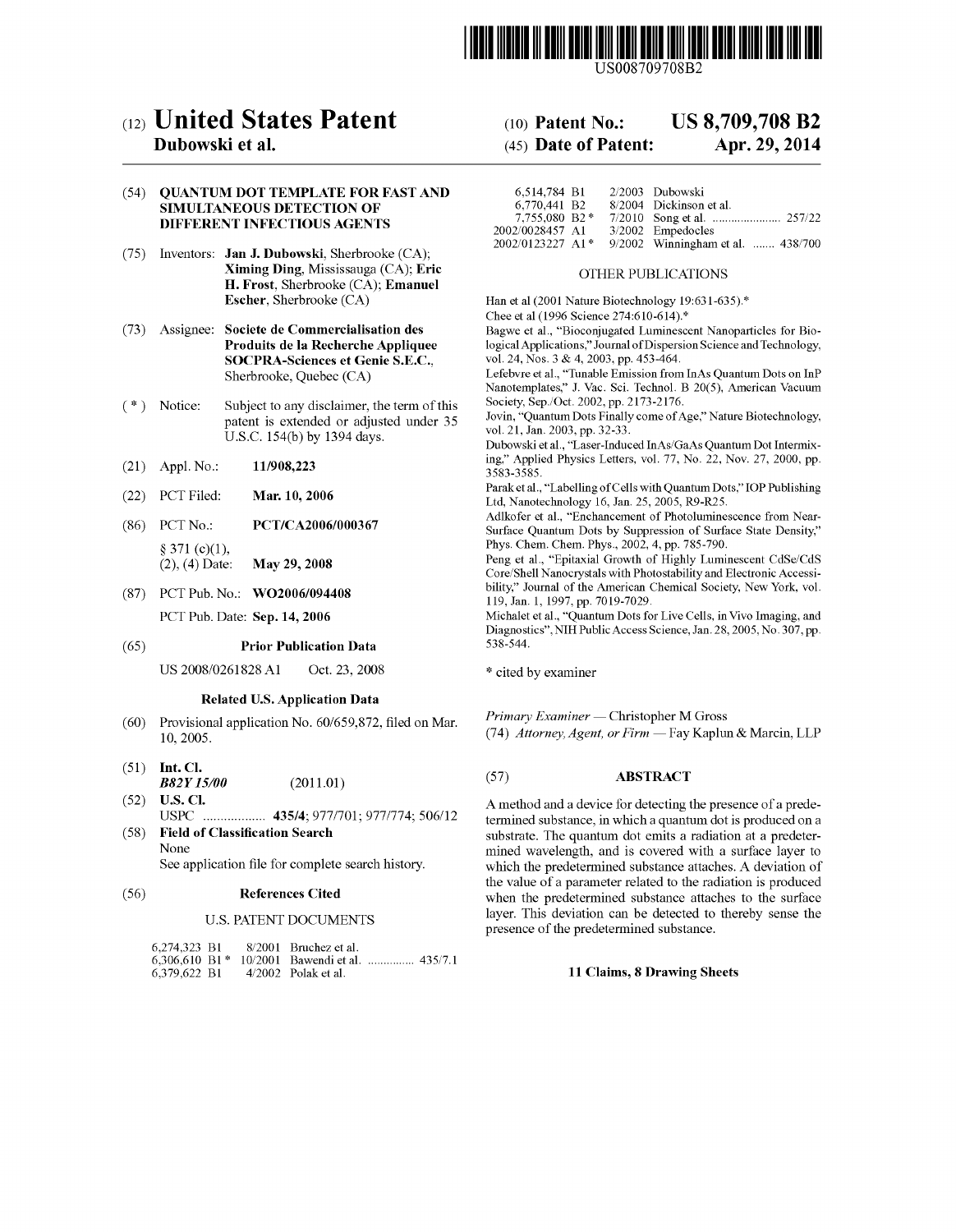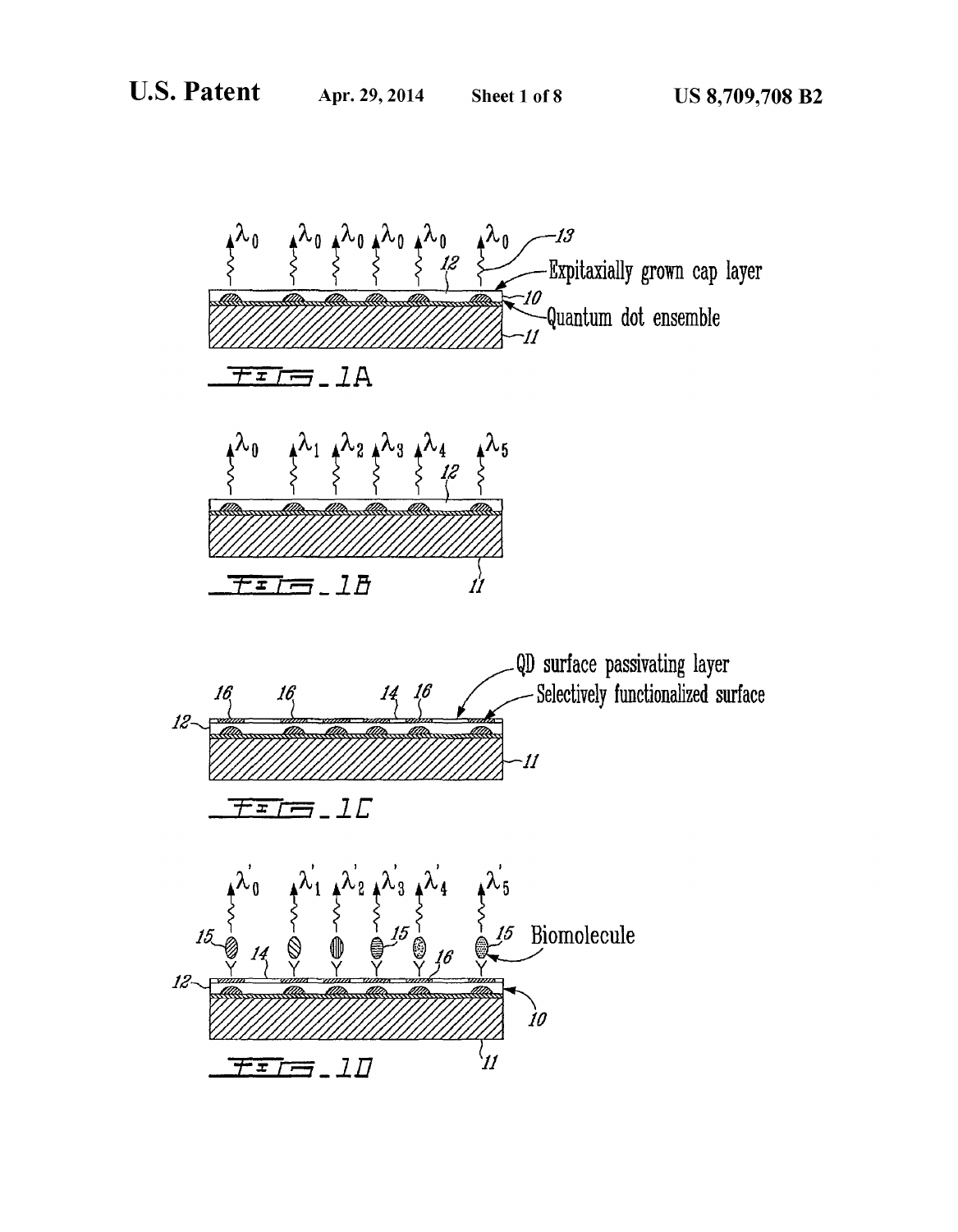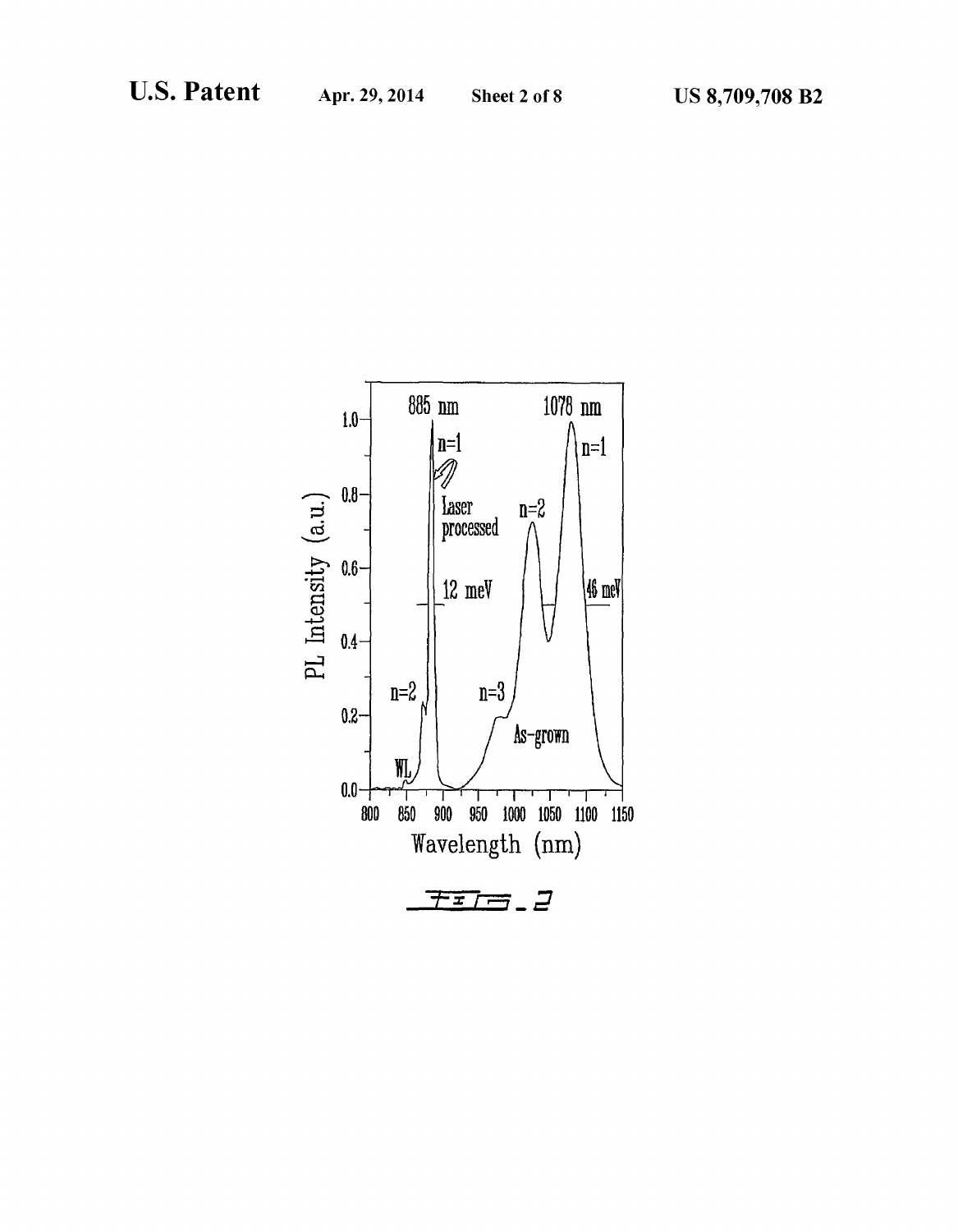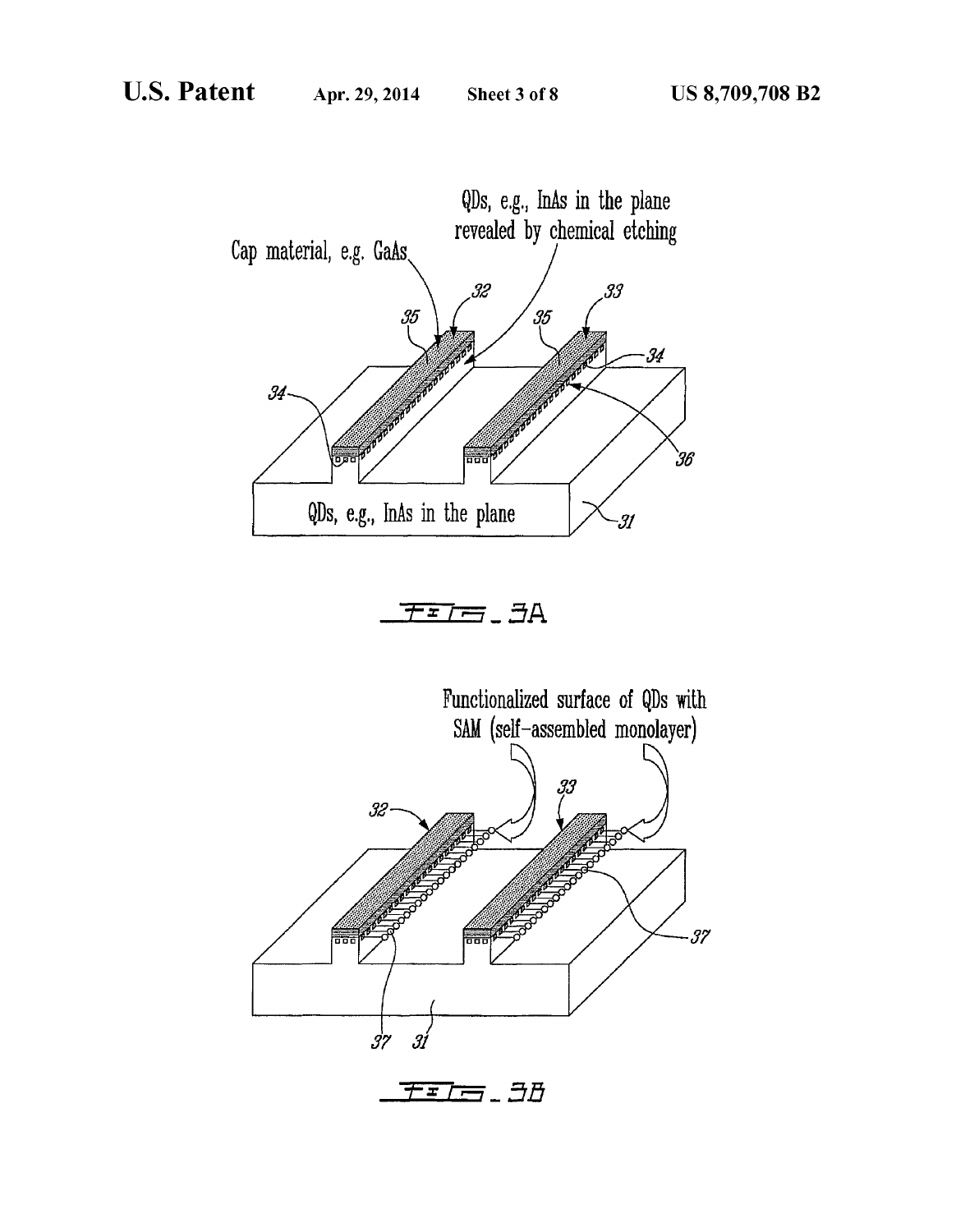

$$
\boxed{\textcolor{blue}{\mathcal{F}:\mathcal{F}=\textcolor{blue}{\mathcal{F}}\textcolor{blue}{=}}-4A}
$$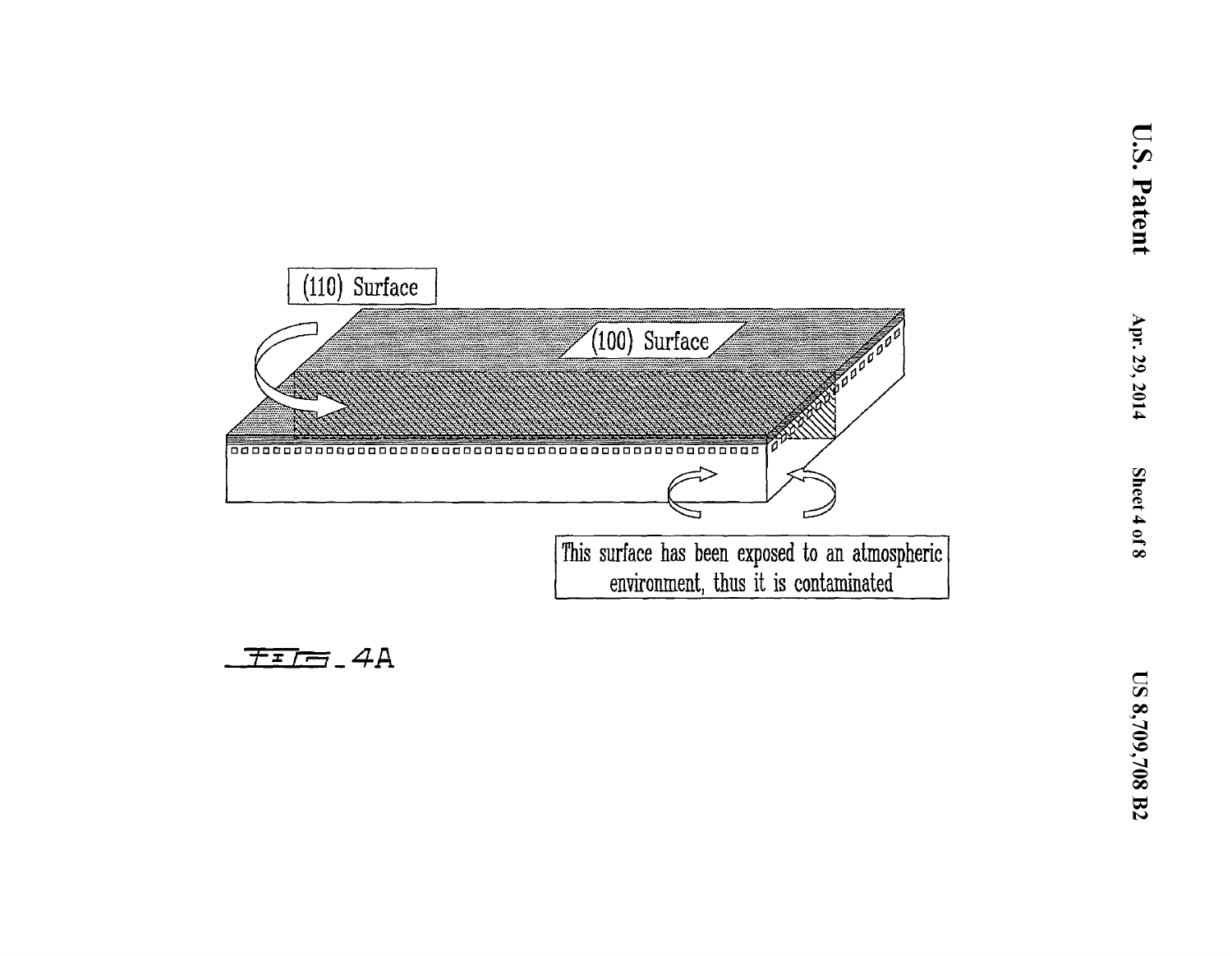

 $F = 4B$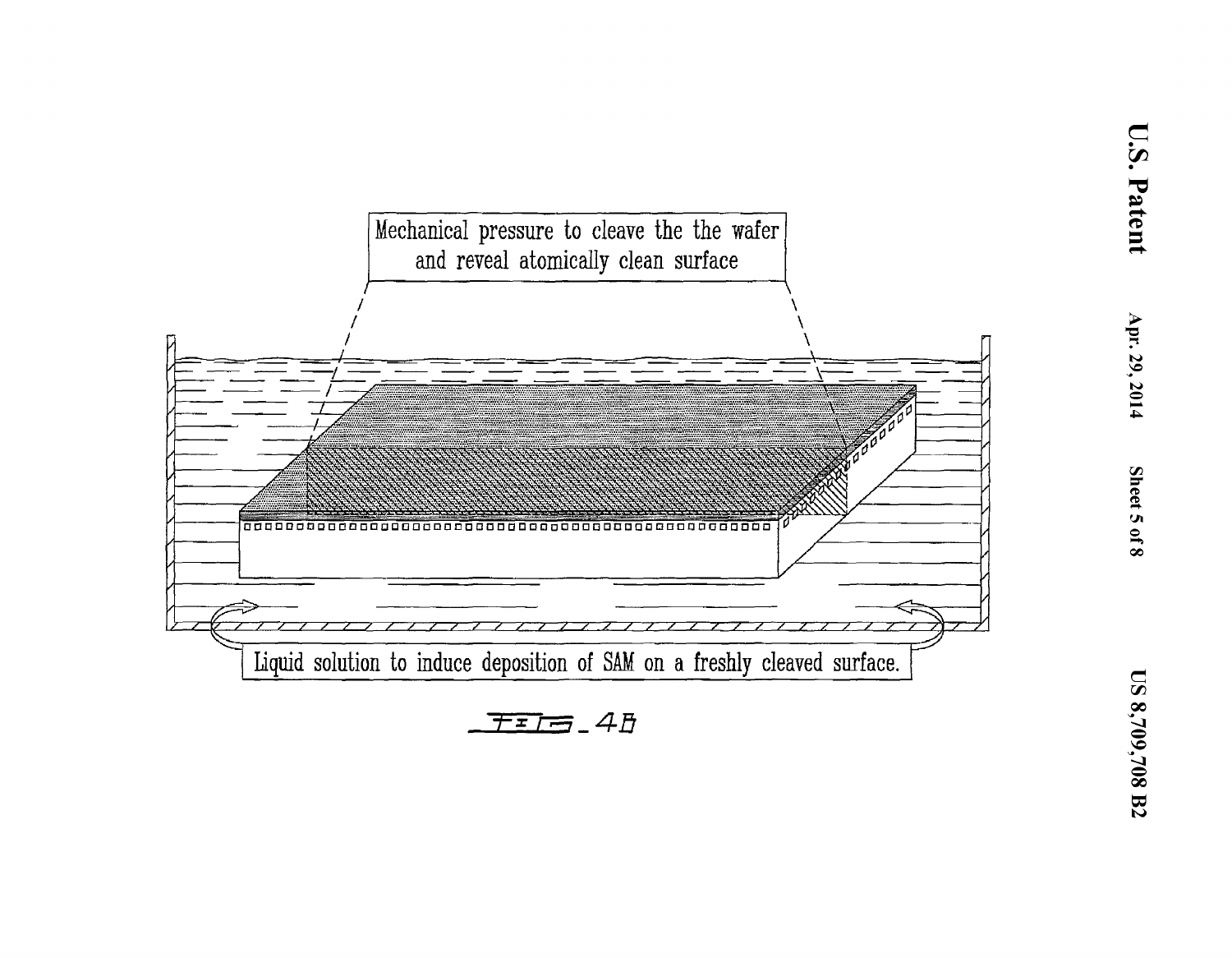

コケ 三

 $\frac{1}{T}$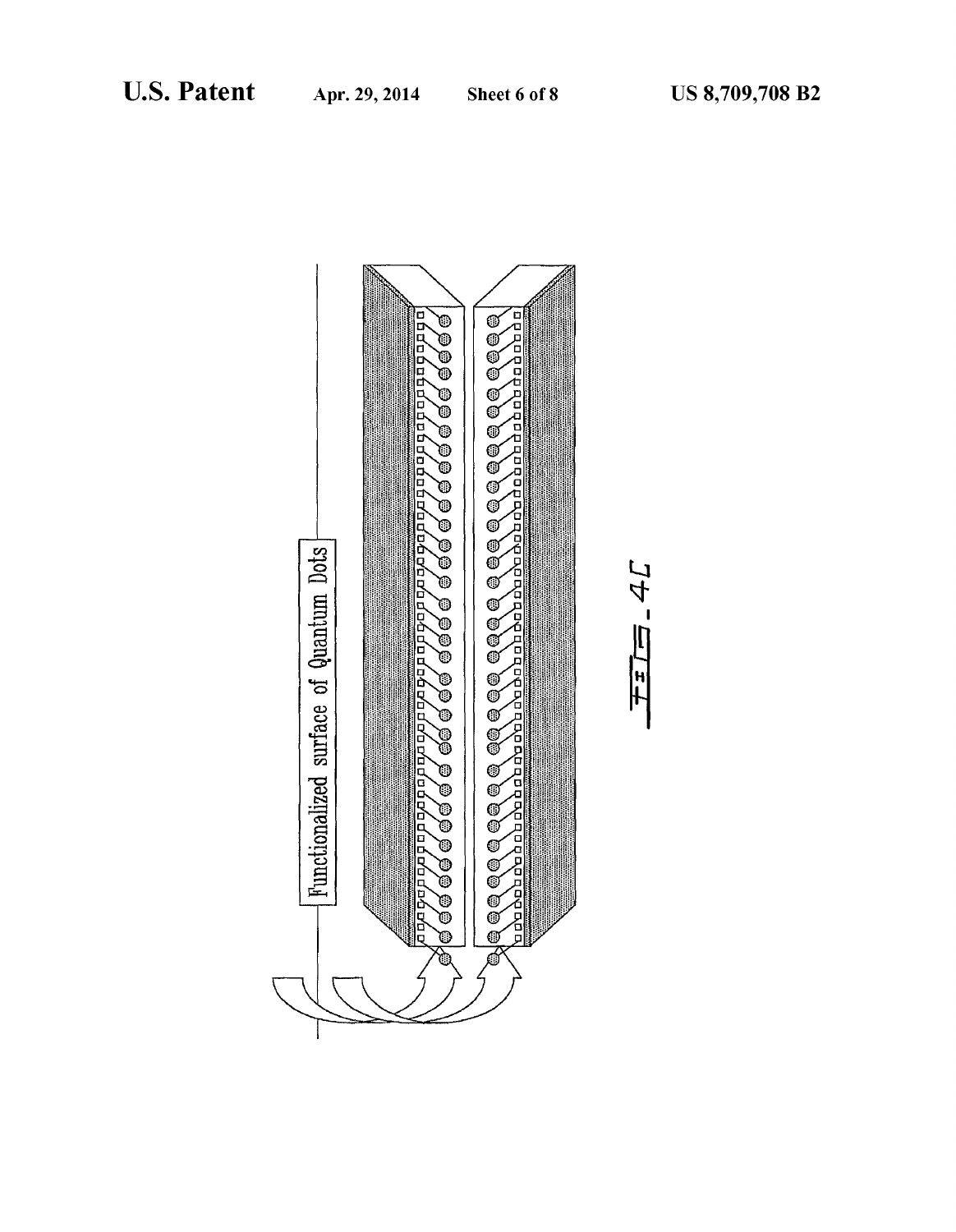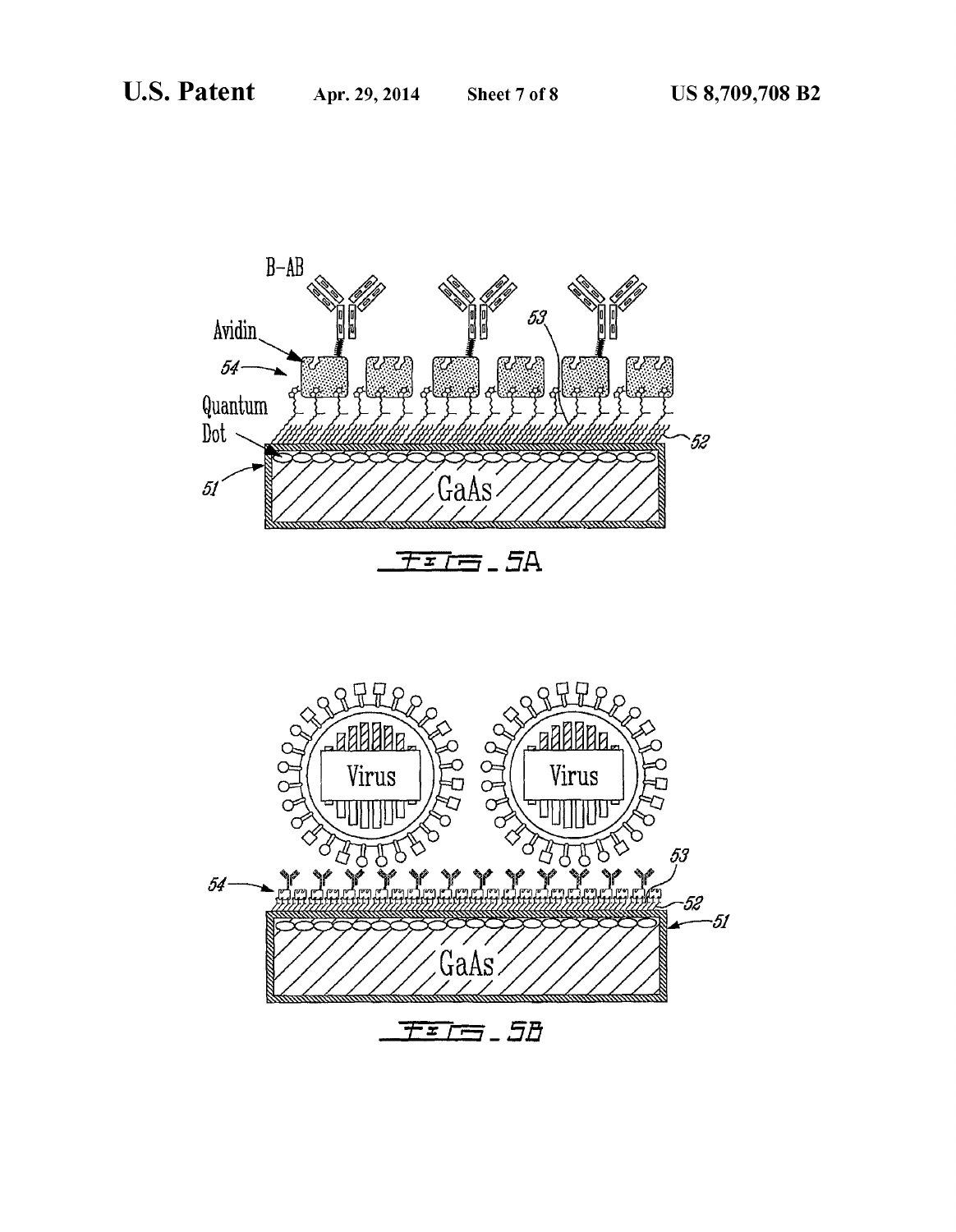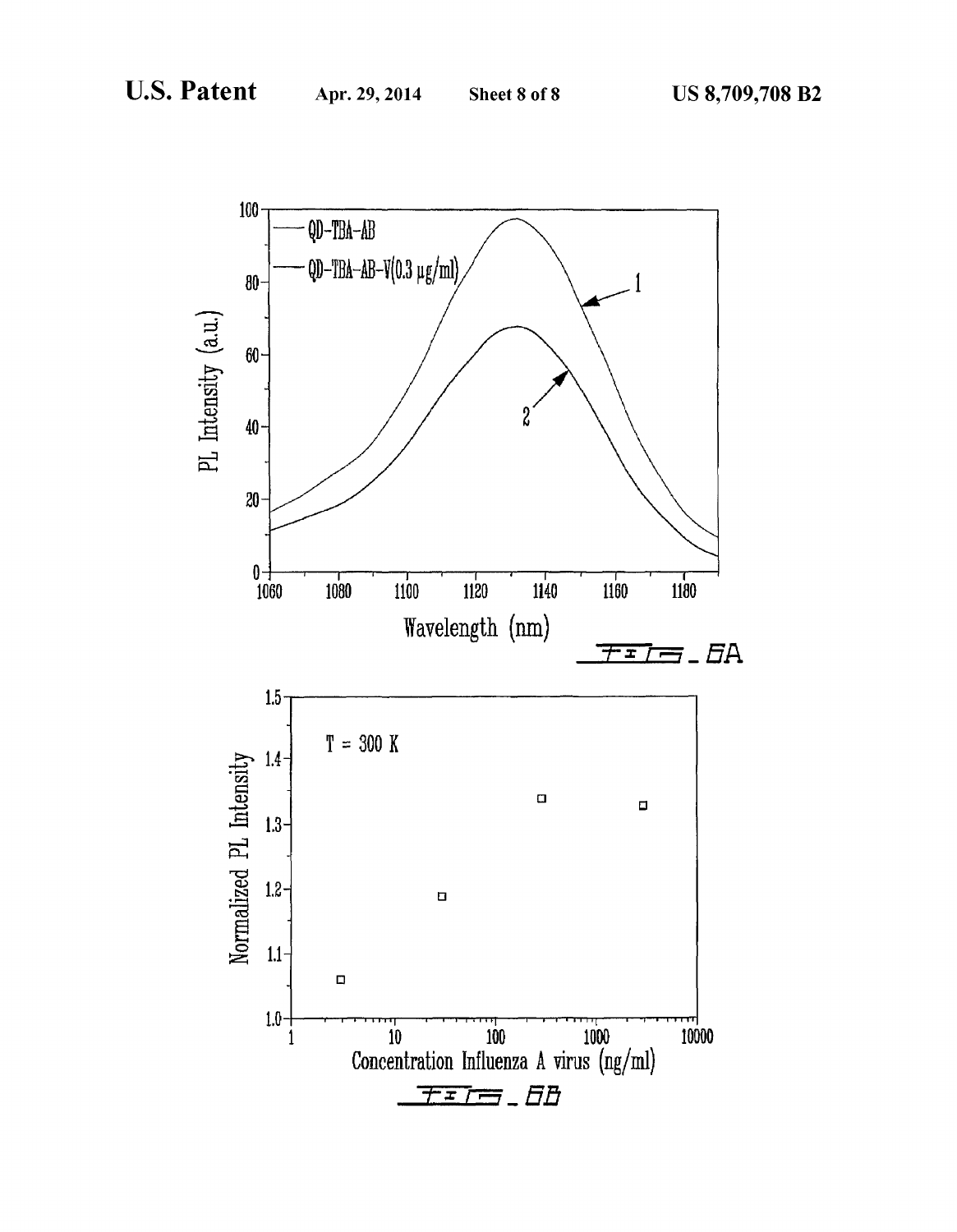#### **QUANTUM DOT TEMPLATE FOR FAST AND SIMULTANEOUS DETECTION OF DIFFERENT INFECTIOUS AGENTS**

The present application was filed May 29, 2008 and is a 371  $\frac{5}{2}$ ofPCT/CA06/00367 filed Mar. 10,2006 which claims benefit of provisional application 60/659,872 filed Mar. 10,2005.

#### FIELD OF THE INVENTION

The present invention relates to a method and device for detecting the presence of a predetermined substance by means of at least one quantum dot. More specifically, but not exclusively, the present invention relates to a method and device using quantum dot array(s) for simultaneously detect- 15 ing different substances such as, for example, biomolecules, pathogens or the like.

#### BACKGROUND OF THE INVENTION

Bright photoluminescence (PL) and small dimensions (typical diameter smaller than 20 nm) of semiconductor nanocrystals, also referred to as quantum dots (QDs), have led to a significant interest in this material as an attractive replacement for organic dye fluorescent probes used in bio- 25 molecular detection and cellular imaging [T. Jovin; *"Quantum dots finally come of age",* Nature Biotechnol. 21, 32 (2003)]. Commercially available colloidal QDs, such as CdSe capped with ZnS and encased in biocompatible shells, emit in the wavelength range of 400-650 nm depending on the QD diameter. A cap layer applied to the QD will play the role of passivating the QD surface and reduce the concentration of non-radiative recombination centers, the latter being responsible for quenching the PL radiation. However, the intensity of the PL radiation decreases with increasing thickness of the cap layer. Thus, it is of practical interest to develop QD surface passivation methods using thin cap layers, ultimately made of monolayers of a specific material. Materials that, in addition to the QD surface passivating feature, could be used as anchors for conjugating targeted biomolecules are also of interest. This is currently a subject of investigation in many laboratories.

Current specimen preparation schemes utilize watersoluble nanocrystals, i.e. "free-standing" QDs. Generally speaking, quenching of the luminescence radiation in unpas- 45 sivated semiconductor nanocrystals as well as the little-understood surface chemistry of these particles have been key issues that limited the quest for the QD-based biodiagnostics. An example of unwanted properties of free-standing QDs is their intermittent PL, known as 'blinking' [R. P. Bagwe et al.: 50] *"Bioconjugated Luminescent Nanoparticles for Biological Applications",* J. Disp. Sci. Technol. 24, 453 (2003)]. Freestanding QDs do not yield emission/fluorescence spectra sufficiently narrow to make them available for simultaneous recognition of many different biomolecules. Practically, with this approach, it would be difficult to work with more than 10 color-tagged different biomolecules. Also, the study of biological systems in-vivo would require QDs emitting in the wavelength range of 800-1100 nm, which corresponds to the minimal optical absorption of combined blood, tissue and water (biological "optical window"). Such materials have yet to be developed.

In summary, difficult-to-implement technologies of compound semiconductors, problems with controlling the size, shape and uniformity of nanocrystals needed for achieving 65 high accuracy testing and bright luminescence from QD containing biological assays, as well as the not well understood

chemistry of QD surfaces have hindered the progress in the area of colloidal QD-based biodetection.

#### SUMMARY OF THE INVENTION

To overcome the above-discussed problems and drawbacks, there is provided, in accordance with the present invention, a method for detecting the presence of a substance by producing, on a substrate, a quantum dot which emits a radia- $10<sup>-10</sup>$  tion at a predetermined wavelength. The quantum dot is covered with a surface layer to which the predetermined substance attaches and produces a deviation of the value of a parameter related to the radiation when the predetermined substance attaches to the surface layer.

Also according to the present invention, there is provided a method for detecting the presence of a predetermined substance by producing, on a substrate, a quantum dot which emits a radiation at a predetermined wavelength. The quan- $_{20}$  tum dot is covered with a surface layer, of which a predetermined area is processed to enable the predetermined substance to attach thereto and to produce a deviation of the value of a parameter related to the radiation when the predetermined substance attaches to said predetermined area.

Also according to the present invention, there is provided a method for detecting the presence of a plurality of predetermined substances by producing, on a substrate, an array of quantum dots which are processed to emit radiations at predetermined wavelengths respectively. The quantum dots are covered with a surface layer, of which predetermined areas are processed to enable the predetermined substances to selectively attach to at least one of the predetermined areas and to produce a deviation of the value of a parameter related to at least one of the radiations from the quantum dots when at least one of the predetermined substances attaches with at least one of the predetermined areas.

According to the present invention, there is provided furthermore a device for detecting the presence of a predetermined substance that comprises a quantum dot produced on a substrate and covered by a surface layer. The quantum dot emits radiation at a predetermined wavelength and the surface layer is structured to attach the predetermined substance and produce a deviation of the value of a parameter related to the radiation when the predetermined substance attaches to the surface layer.

Also according to the present invention, there is provided a device for detecting the presence of a predetermined substance that comprises a quantum dot produced on a substrate and covered by a surface layer. The quantum dot emits a radiation at a predetermined wavelength and the surface layer comprises a predetermined area that is processed to enable the predetermined substance to attach thereto and to produce a deviation of the value of a parameter related to the radiation when the predetermined substance attaches to the predetermined area.

According to the present invention, there is provided finally a device for detecting the presence of a plurality of predetermined substances that comprises an array of quantum dots produced on a substrate and covered by a surface layer. The quantum dots are processed to emit radiations at predetermined wavelengths respectively and the surface layer comprises predetermined areas processed to enable the predetermined substances to selectively attach to at least one of the predetermined areas and to produce a deviation of the value of a parameter related to at least one of the radiations from the quantum dots when at least one of the predetermined substances attaches with at least one of the predetermined areas.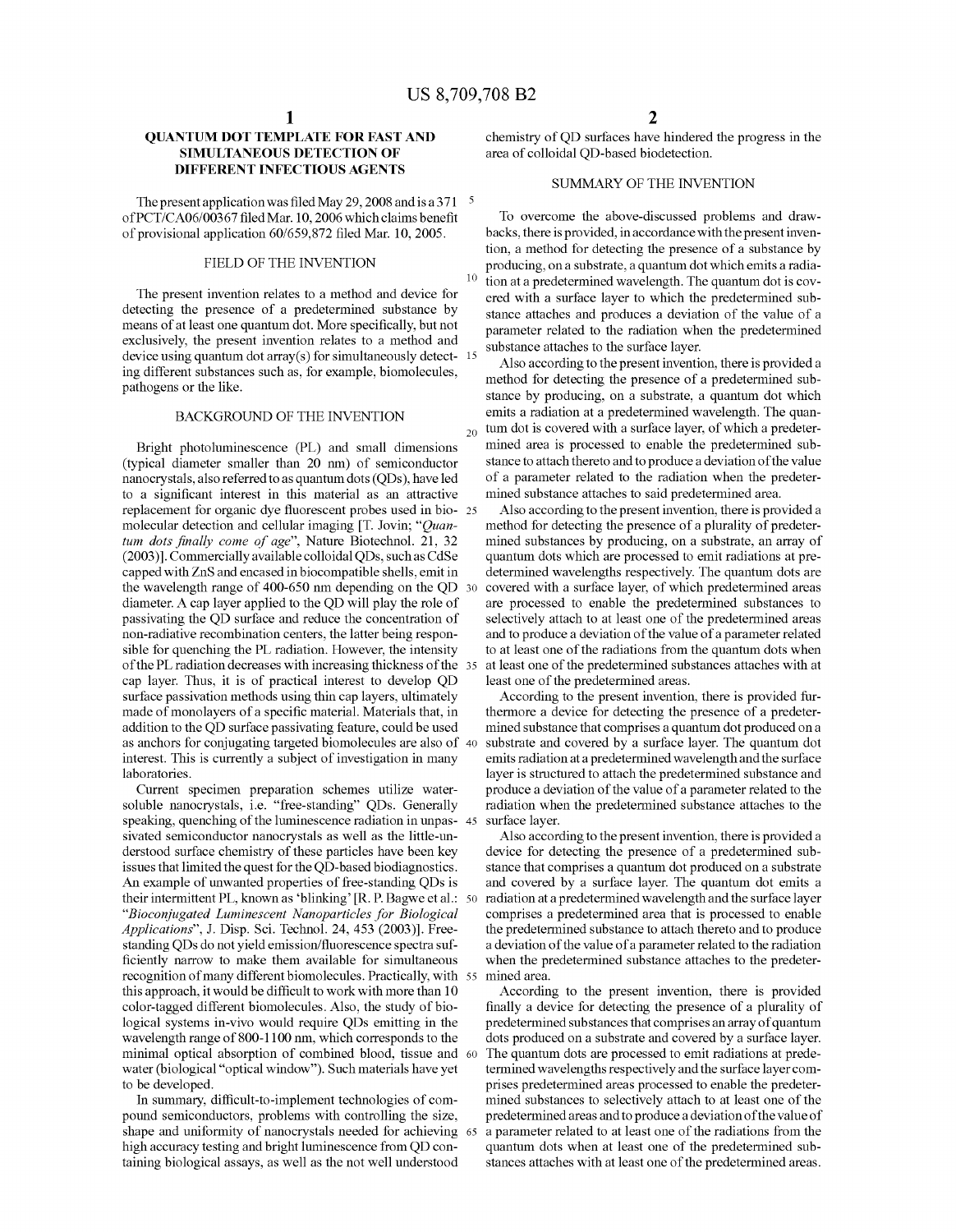5

The foregoing and other objects, advantages and features of the present invention will become more apparent upon reading the following non restrictive description of illustrative embodiments thereof, given by way of example only with reference to the accompanying drawings.

#### BRIEF DESCRIPTION OF THE DRAWINGS

In the appended drawings:

FIG. *1a* is a cross sectional elevation view of a substrate with a mono-color array of QDs covered with a cap layer;

FIG. *1b* is a cross sectional elevation view of a substrate with a multicolor linear array of QDs covered with a cap layer;

FIG.  $1c$  is a cross sectional elevation view of a substrate with a multicolor linear array of QDs covered by a cap layer and a surface passivation layer with functionalized predetermined areas;

FIG. *1d* is a cross sectional elevation view of a substrate with a multicolor linear array of QDs covered by a cap layer templated. and a surface passivation layer with functionalized predeter- 20 mined areas being attaching or trapping substances such as biomolecules, pathogens or the like;

FIG. 2 is a graph showing an example of PL spectra mea-<br>ZnS, etc. sured from an InAs/GaAs QD material;

FIG.  $3a$  is a perspective view of ridge microstructures 25 etched to expose or reveal a fresh surface of QDs;

FIG. *3b* is a perspective view of ridge microstructures etched to reveal a fresh surface ofQDs functionalized with a pathogen specific self-assembling monolayer;

FIG. *4a* is a perspective view of a crystal wafer showing (100) and (110) planes;

FIG. *4b* schematically illustrates a cleaving process in a solution applied to the crystal wafer of FIG. *4a;* 

FIG.  $4c$  is a perspective view showing a functionalized cleaved surface ofQDs of the wafer of FIGS. *4a* and *4b;* 

FIG. *Sa* schematically illustrates a quantum dot array which has been bio-functionalized with a thiol-biotin-avidin architecture;

FIG. *Sb* schematically illustrates the quantum dot array as of FIG. *Sa,* in which some viruses are attached to the quantum 40 dot array;

FIG. *6a* is a graph showing QD PL spectra before and after a bio-functionalized QD array has been exposed to Influenza A viruses; and

FIG. 6*b* is a graph showing bio-detection of an Influenza A 45 virus concentration as low as 3 ng/ml.

#### DETAILED DESCRIPTION

The non-restrictive illustrative embodiments of the method 50 and device according to the present invention will now be described.

In general tenns, the non-restrictive illustrative embodiments relates to a Quantum Dot template provided with an array or multiple arrays of QDs for example multicolor 55 array(s) ofQDs. As will be described in the following description, the multicolor array(s) of QDs can been selectively processed to allow the simultaneous detection of different substances, such as biomolecules, pathogens or the like. More specifically, a 2-dimensional array of QDs is used for detect- 60 ing biomolecules that could attach themselves to the QD surface. The optical emission (photoluminescence) of a QD immobilized on the substrate could be used to monitor the presence of a specific biomolecule attached to QD in the same way as, e.g., human bones could be seen in a patient exposed to an x-ray radiation. This is possible due to the fact that the QD

4

diameter, which is typically less than 20 nm, is significantly smaller that that of a virus (100-200 nm) or other pathogenic biomolecules. Thus, the QD radiation (intensity and/or wavelength) is expected to be modified by trapped bio-molecules. In addition, it is possible that the modification of QD photoluminescence could be related to the electric charge carried out by a targeted biomolecule via the surface band bending process, resonant absorption (emission), etc.

The structure of one embodiment of the device according <sup>10</sup> to the present invention will now be described with reference to FIGS. *1a-1d.* The method according to this embodiment will be simultaneously described.

Referring to FIG. *la,* a substrate 11 is first provided. The substrate 11 can be made of any suitable material, for example a one-element semiconductor (Si, Ge, etc.) or compound semiconductor (GaP, GaAs, InP, InAs, etc). Of course, any other types of suitable substrate materials can also be con-

Still referring to FIG. *la,* an array of QDs such as **10** are grown on the substrate 11. As an example, the QDs can be made of a semiconductor material such as InAs/GaAs, CdSel

As known to those of ordinary skill in the art, the material 25 forming the QDs **10** can be grown on one face of the substrate 11 using conventional techniques, for example molecular beam epitaxy, chemical beam epitaxy, etc. Also, to overcome at least some of the key technological problems related to the application of free-standing QDs to bio-detection, different arrays of QDs can be grown directly on different substrates through, for example, thin film deposition. Arrays of QDs could also be prepared by self-assembled growth and/or epitaxy on patterned wafers (substrates) [Lefebvre et al.: *"Tunable emission from InAs quantum dots on InP nanotem-35 plates",* J. Vac. Sci. Technol B20, 2173 (2002)]. Such microstructures allow for implementation of various material processing techniques, such as tuning the QD emission wavelength, that would otherwise be impractical for colloidal QDs.

Still referring to FIG. *la,* a cap layer 12, made for example of InAs, can be epitaxially grown on the array of QDs 10.

Typically, measurement of PL radiation from two-dimensional (2D) arrays of QDs can be carried out by exciting the QD(s) with a laser spot exceeding the size of an individual 45 QD. The non-QD material, however, will emit a radiation at a distinctly different wavelength, and at a much lower intensity than that of the QDs.As illustrated in FIG. *la,* every QD **10** of the array emits a radiation such as 13 at a wavelength  $\lambda \cong \lambda_0$ .

A laser-based technique can be used for tuning the PL radiation wavelength and characteristics of selected QDs or groups ofQDs. More specifically, laser-based techniques can be used to produce a multicolor linear array of QDs **10** as shown in FIG. *lb.* To achieve production of a multicolor linear array, the QDs can be processed through known laserbased lithography techniques such as infrared (IR) laserbased QD intermixing, UV laser-based bandgap engineering as described in U.S. Pat. No. 6,514,784, or other methods of quantum well intermixing, such as those based on ion-implantation. Depending on the concentration ofQDs, andresolution of the laser-based lithography technique, an individual bio-pixel can be linked with either one QD or a group ofQDs. As illustrated in FIG. *1b,* the QDs of the resulting multicolor linear array could emit PL radiation at different wavelengths  $\lambda_0$ ,  $\lambda_1$ ,  $\lambda_2$ ,  $\lambda_3$ ,  $\lambda_4$  and  $\lambda_5$ , respectively. This technique overcomes one of the limitations of the conventional techniques for fabricating 2D arrays of QDs, which is the inability to fabricate multicolor arrays ofQDs. Using these conventional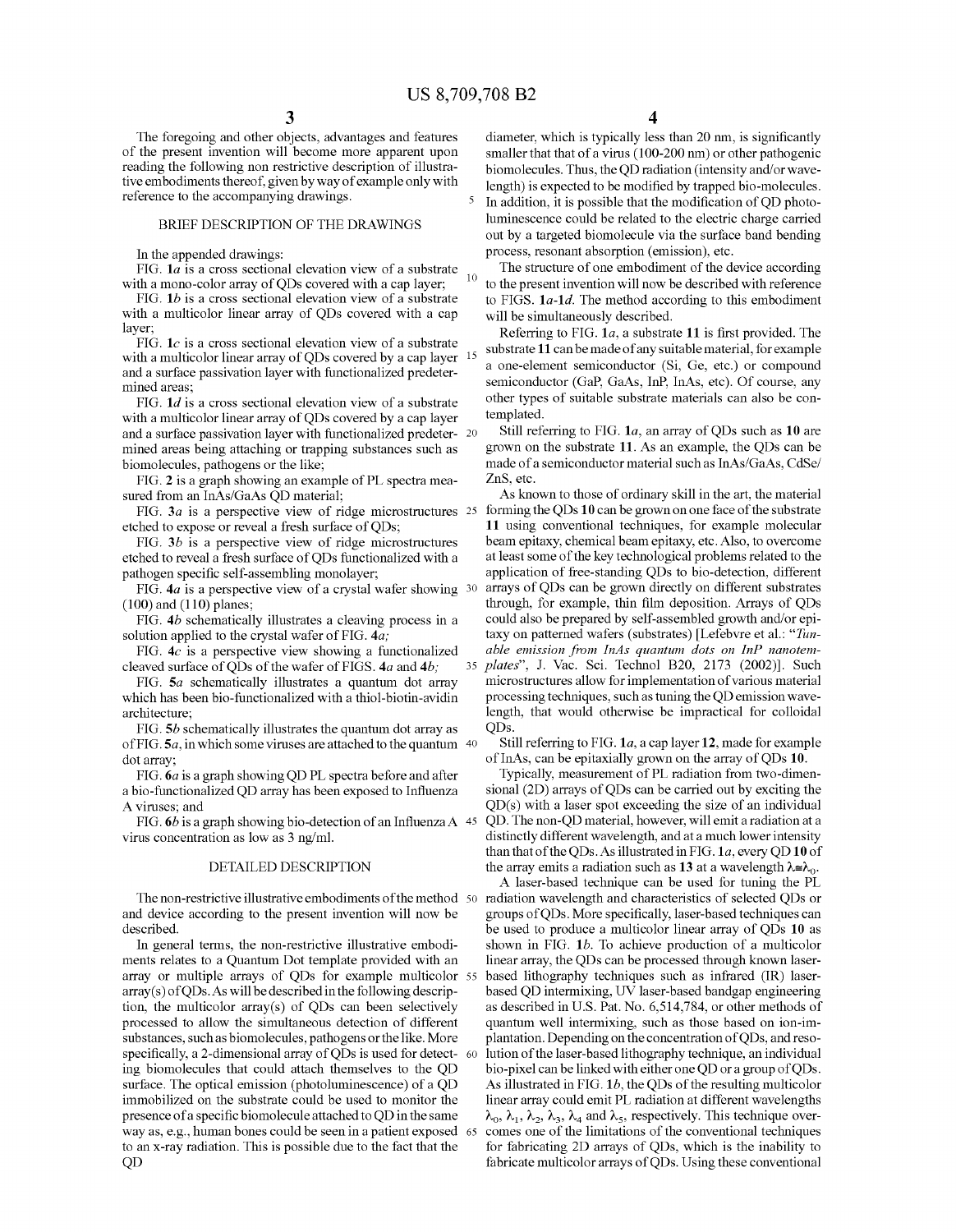techniques, all the QDs from a single wafer emit PL radiation at a single, specific nominal wavelength.

Referring now to FIG. *Ie,* a QD surface passivating layer 14, made for example of thiol or  $SiO<sub>2</sub>$ , is grown on the cap layer 12. Layer **14** is selectively functionalized by laser-controlled surface chemistry to fonn predetennined areas such as **16** covering the respective QDs. More specifically, the predetermined areas **16** are processed to make them capable of trapping or attaching a predetermined substance, for example a specific type of substance 15, such as a biomolecules, a pathogen or the like. An alternative to laser-controlled surface chemistry is to use selective area deposition on the cap layer **12** or the functionalization layer **14** of a material that could attach or trap, for example an antibody material capable of trapping or attaching a specific type of biomolecule 15.

Referring now to FIG. *Id,* the presence of different substances, for example different biomolecules, pathogens or the like can be detected simultaneously by monitoring optical properties of the QDs 10, for example a deviation of photoluminescence intensity and PL wavelength.

Using the above principles, it is possible to build a QD template (QD-T) comprising closely-spaced multicolor linear arrays of QDs. Compared to existing systems, this template will have a far greater number of simultaneously resolvable QDs' PL radiation distinct spectra designed for ultra- 25 sensitive detection of minuscule quantities of different substances, for example biomolecules, pathogens or the like.

Different substances such as biomolecules, pathogens or the like, when attached or trapped on the functionalized predetermined areas 16, will have different effects on the optical 30 properties of the QDs, in particular on the QD spectroscopy including photoluminescence intensity and PL wavelength. Detection of different substances, such as biomolecules, pathogens or the like, when carried out with a mono-color array of QDs, would be limited to a restricted number of 35 different substances within a small area. An array of QDs emitting PL radiation at various wavelengths would greatly increase the number of different substances, such as biomolecules, pathogens or the like, that can be detected. Monitoring of parameters such as the deviation of photoluminescence 40 intensity and PL wavelength through the different areas **16**  modified by the presence of trapped substances such as biomolecules, pathogens or the like will also provide informationrequired for the identification of a pathogen of interest. In order to detect different substances, such as biomolecules, 45 pathogens or the like on a same QD array, the array can be selectively processed in different areas, so different substances, such as biomolecules, pathogens or the like could be attached or trapped in these areas. Multi-substance detection will be achieved by mapping parameters such as the deviation 50 of photoluminescence intensity and PL wavelength. Detection of one biomolecule attached to the surface of QD would be possible with a probe beam diameter comparable to that of the cross-section of the biomolecule  $(d \approx 0.2$  micrometer).

According to an example related to the alternative consist- 55 ing of selective area deposition on the cap layer **12** or the passivating layer **14** of a material, binding commercially available monoclonal antibodies to separate dots in linear arrays of QDs would enable simultaneous detection of hundreds of viruses or viral antigens. In addition, patient anti- <sup>60</sup> bodies to commercially available viral antigens could also be detected in a similar fashion.

According to another example, the surface of a QD array covered with an antibody can serve to detect antibody-matching pathogen such as bacteria, spore, virus, toxin, etc. Such QD array could also be used for monitoring cell and neuron interaction/behaviour, fast drug screening, etc. The presence

of bacteria, or other pathogen, in a specific area of the wafer can be detected by measuring a deviation of photoluminescence intensity and PL wavelength of the QD of concern. Monitoring of parameters such as the deviation of photoluminescence intensity and PL wavelength through the areas modified by the presence of trapped pathogens will also provide information required for the identification of a pathogen of interest. In order to detect several pathogens simultaneously on a same QD array, the array can be selectively 10 processed in different areas, so different antibodies could be attached or trapped in these areas. Multi-pathogen detection will be achieved by mapping parameters such as the deviation of photoluminescence intensity and PL wavelength.

FIG. 2 shows an example of PL spectra measured from an 15 InAs/GaAs QD material. More specifically, FIG. 2 illustrates a PL spectra measured at two sites 4 mm apart from each other on a same sample corresponding to the as-grown InAs/GaAs QD material (long-wavelength spectrum) and the laser-processed material blueshifted by 251 meY. As can be seen in 20 FIG. 2, the QD spectrum dominates the signal and only a small PL contribution from the background material, indicated as WL, is observed in that case (J. J. Dubowski et aI., Appl. Phys. Lett. 77, 3583 (2000)).

According to non-restrictive illustrative embodiments: The QD template may comprise a plurality of substrates on

- which one or many arrays of QDs can be grown.
- A complete array or complete arrays ofQDs can be used to detect a single given substance.
- In an array, each single QD can be used to detect a respective substance through an associated functionalized predetermined area whereby such an array can be used to detect a large quantity of different substances such as biomolecules, pathogens or the like.
- The QDs of an array or a plurality of arrays can be divided into groups ofQDs each detecting a particular substance through respective functionalized predetermined area(s).
- The arrays of QDs can be linear or present any other geometric configuration.
- Etc.

A method to increase both detection sensitivity and reproducibility of the fabrication of a device according to the present invention will now be described. More specifically, the following four technological problems 1,2,3 and 4 will be addressed.

1. Intensity of the PL radiation decreases with increasing thickness of the cap layer surrounding the QD.

Intensity of the PL radiation from a 20 nm diameter QD is expected to be altered by a virus or other biomolecule of 100 nm in diameter, or larger, that are trapped on the surface of cap layer.

The alteration of the PL intensity mentioned in the preceding paragraph could be due to physical attenuation of the signal, band bending of the surface induced by an electric charge, etc.

Typical thickness of a cap layer surrounding a free-standing QD, such as a cap layer made of ZnS on a QD made of CdSe, is about 2-3 nm. But, fabrication of wafers with 2D arrays ofQDs having thin caps, e.g. a cap layer made ofGaAs on a QD made of InAs, is a complicated issue. Often PL radiation carmot be even measured if the cap layer thickness is 6 nm and les [K. Adikofer et al., Phys. Chem. Chem. Phys. 4,785-790 (2002)]. On the other hand, an excessive distance between the QD and a trapped substance such as biomolecules, pathogens or the like reduces the chances for a successful detection based on the QD spectroscopy including photoluminescence intensity and PL wavelength. To solve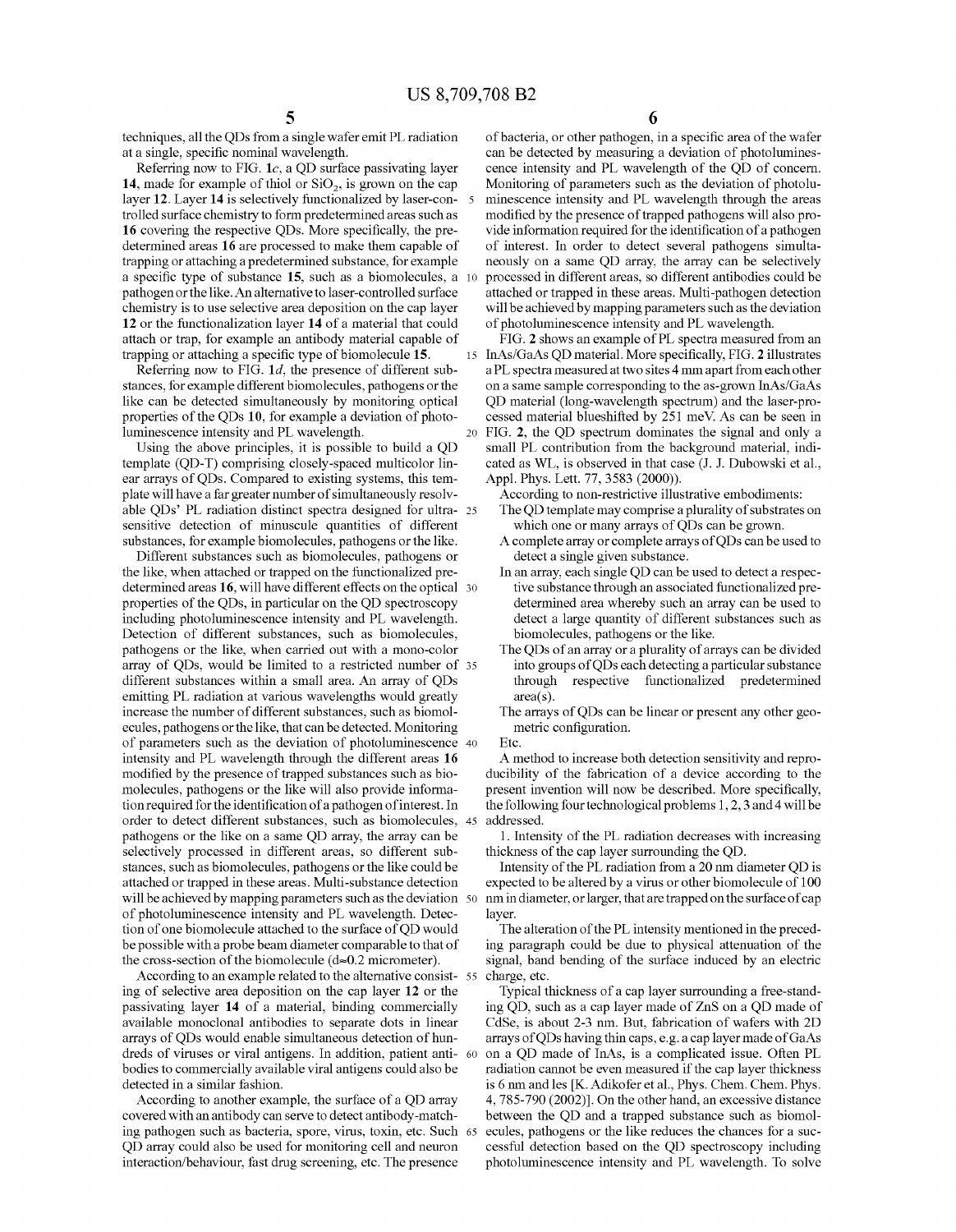this problem, it is proposed to functionalize sides of freshly etched ridges with QDs. The idea is illustrated in FIGS. *3a*  and *3b.* 

As illustrated in FIG. *3a,* ridge microstructures 32 and 33 are etched to reveal a plane of a fresh surface such as 34 of QDs that are not easily accessible for interfacing through the cap layer such as 35. In the example of FIG. *3a,* the substrate 31 is made of GaAs, the cap layers 35 are made of GaAs and the QDs such as 36 are made of InAs.

Referring now to FIG. *3b,* the newly revealed fresh surface such as 34 of the QDs 36 is functionalized in the plane of etching with a pathogen specific (SAM) self-assembling monolayer 37.

In order to reduce the probability of surface contamination, the process of ridge etching could be carried out in-situ along 15 with the surface functionalization step.

2. Atomically clean surfaces of binary, ternary or quaternary semiconductor materials used in the fabrication of QD microstructures, which allow for reproducible attachment of substances such as biomolecules, pathogens or the like, are 20 difficult to achieve.

This problem is well known in the epitaxial growth of thin films. Fabrication of an atomically clean surface requires special chemical cleaning procedures. However, chemical treatment leads to deviations from stoichiometry and, conse- 25 quently, to difficulties in controlling surface reactions. On the other hand, it is well known that crystals with cubic symmetry can be relatively easily cleaved along some of their crystallographic planes.

For example, as illustrated in FIG. *4a,* the (110) plane, 30 which is oriented perpendicularly with respect to the (100) plane (growth plane ofQDs), is a natural cleavage plane used for laser mirror fabrication in GaAs and in P material systems. This feature can be used to reveal surfaces with QDs for in-situ functionalization. The wafer cleaving process could be 35 carried out in a liquid solution **41** (FIG. *4b)* of chemicals required for deposition of different SAM, such as thiols comprising -NH<sub>2</sub> terminal group (FIG. 4c). Cleaving in vacuum and deposition of SAMs is also possible with this approach, but likely this would be a less economically viable solution. 40 For typical QD densities achieved with current growth technologies, there would be a minimum of 10 QDs in each I-micrometer long edge revealed by cleaving the QD wafer. 2. The device as recited in claim 1, further comprising a

3. Bio-detection using a 2D array of QDs (detection of viruses of the same type).

FIGS. *Sa* and *5b* show a 2D array of quantum dots 51 presenting a bio-architecture on its top surface. More specifically, a thin cap layer 52 covering the quantum dots 51 is functionalized for predetermined areas of the wafer to enable the attachment of specific antibodies. More specifically in 50 FIGS. *Sa* and *5b,* the top surface 53 of the QD template is bio-functionalized. A similar bio-functionalization step could be carried out on an etched or cleaved surface with QDs as in FIGS. *3a, 3b, 4a, 4b* or *4c.* On FIG. *Sa,* the bio-functionalization is achieved by using a thiol-biotin-avidin architecture 55 54. However, there exist other options, such as attaching antibodies or functionalized DNA to the surface by means of biotin or avidin.

FIG. *6a* compares the photoluminescence spectrum of a QD array which is bio-functionalized with Influenza A 60 respectively before and after it has been exposed to the Influenza A virus (respectively curve 2 and curve 1 in FIG. *Sa).* It can be seen that the attachment of viruses in this case has resulted in an increase of about 50% of the QD PL radiation measured at 1130 nm. FIG. *6b* shows that with this approach, 65 a detection of the Influenza A virus could be carried out for virus concentrations as low as 3 ng/ml. It has to be noted,

8

however, that these measurements have been carried out with a laser probing beam of a diameter of approximately 20 micrometers. This means that a significant contribution to the PL radiation originated from the virus-free surface. Reducing the diameter of the probing beam to about 1 micrometer, i.e. to a cross-section area comparable to that of a virus, is expected to drastically improve the sensitivity of these measurements. Also, a sub-micrometer diameter probing beam is expected to provide advantageous conditions for probing QD photoluminescence from the side of etched or cleaved wafers like those that are shown in FIGS. *3a, 3b, 4a, 4b* and *4c.* 

4. Single biomolecule detection and multi-pathogen detection.

The ability to probe QD PL radiation from the surface occupied by an individual virus, pathogen or biomolecule, and the drastically different PL radiation from QDs that have not been affected by such a virus, pathogen or biomolecule, ultimately offers detection at the single biomolecule level. Probing with sub-micrometer diameter beam could be applied to a sensor comprising hundreds of bio-pixels with different antibodies. In this way, a 5 mmx5 mm sensor could be armed with different antibodies to detect at least 100 different pathogens.

Although the present invention has been described hereinabove by way of non-restrictive illustrative embodiments thereof, these embodiments can be modified at will within the scope of the appended claims without departing from the spirit and nature of the subject invention.

What is claimed is:

1. A device for detecting a presence of a predetermined substance in a liquid, comprising:

a substrate;

an epitaxial quantum dot directly on a face of the substrate, the quantum dot emitting a radiation at a predetermined wavelength; and

passivating layers including a cap covering the quantum dot, structured to attach the predetermined substance and produce a deviation of a value of a parameter related to the radiation when the predetermined substance attaches to a portion of the passivating layers.

detector of the deviation to detect the presence of the prede-45 termined substance.

3. The device as recited in claim 1, wherein the parameter is the wavelength of the radiation.

4. The device as recited in claim 1, wherein the quantum dot comprises a surface revealed by etching, and wherein at least a portion of the passivating layers cover the revealed surface.

5. The device as recited in claim 1, wherein the quantum dot comprises a surface revealed by cleaving, and wherein at least a portion of the passivating layers cover the revealed surface.

6. The device as recited in claim 1, wherein the predetermined substance is selected from the group consisting of biomolecules, pathogens, spores, toxins, viruses, and bactena.

7. The device as recited in claim 1, wherein the quantum dot is produced using an epitaxial growth process.

8. The device as recited in claim 7, wherein the epitaxial growth process comprises molecular beam epitaxy.

9. The device as recited in claim 1, further comprising a plurality of quantum dots forming an array.

10. The device as recited in claim 1, further comprising a plurality of quantum dots forming a two-dimensional array.